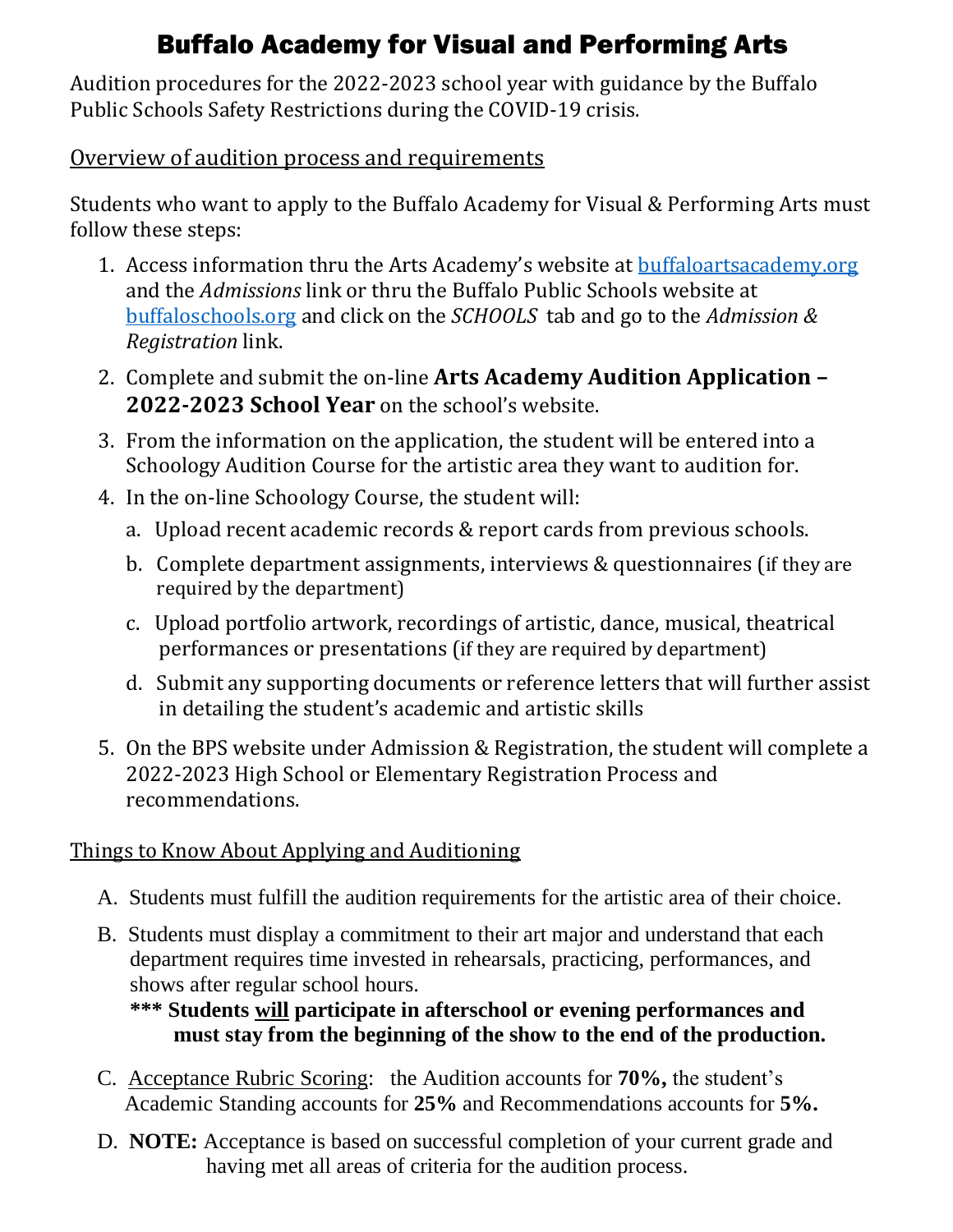E. Submission of auditions is open from November 1, 2021 to February 1, 2022.

### Audition Requirements by Artistic Area / Departments

# **THEATRE – Audition Requirements:**

- 1. Complete questionnaire listed as Task One in the Schoology Audition Course.
- 2. Students will need to submit a self-taped video of an approximately 2-minute monologue (speech by one person) that is memorized and prepared in advance.
- 3. Students must provide their most current report card as well as their final report card from the previous year.

# **VISUAL ARTS – Audition Requirements:**

- 1. Students will complete a student questionnaire listed as Step One in the Schoology Audition Course.
- 2. Students will need to submit a portfolio of artwork that they created. The portfolio should include at least 10 original pieces of art. Artwork could include: drawings from life (still life), a variety of media (materials), abstract work, sculpture, portraits, and sketchbooks.
- 3. Students must provide their final 2020-21 report card as well as their most recent report card from year.
- 4. Students must complete the BPS district 2022-2023 School Registration Process for High School or Elementary School located on the BPS website at buffaloschools.org under the Admissions & Registration Department.

# **DANCE – Audition Requirements:**

## **Dance Department Auditions - General Information**

- Who can audition Prospective Students wishing to audition for our middle or high school program for the 2022 - 2023 school year.
- Auditions this year are being administered using the Schoology platform and are held during the 2021 - 2022 school year. Mandatory submission dates are provided throughout the process.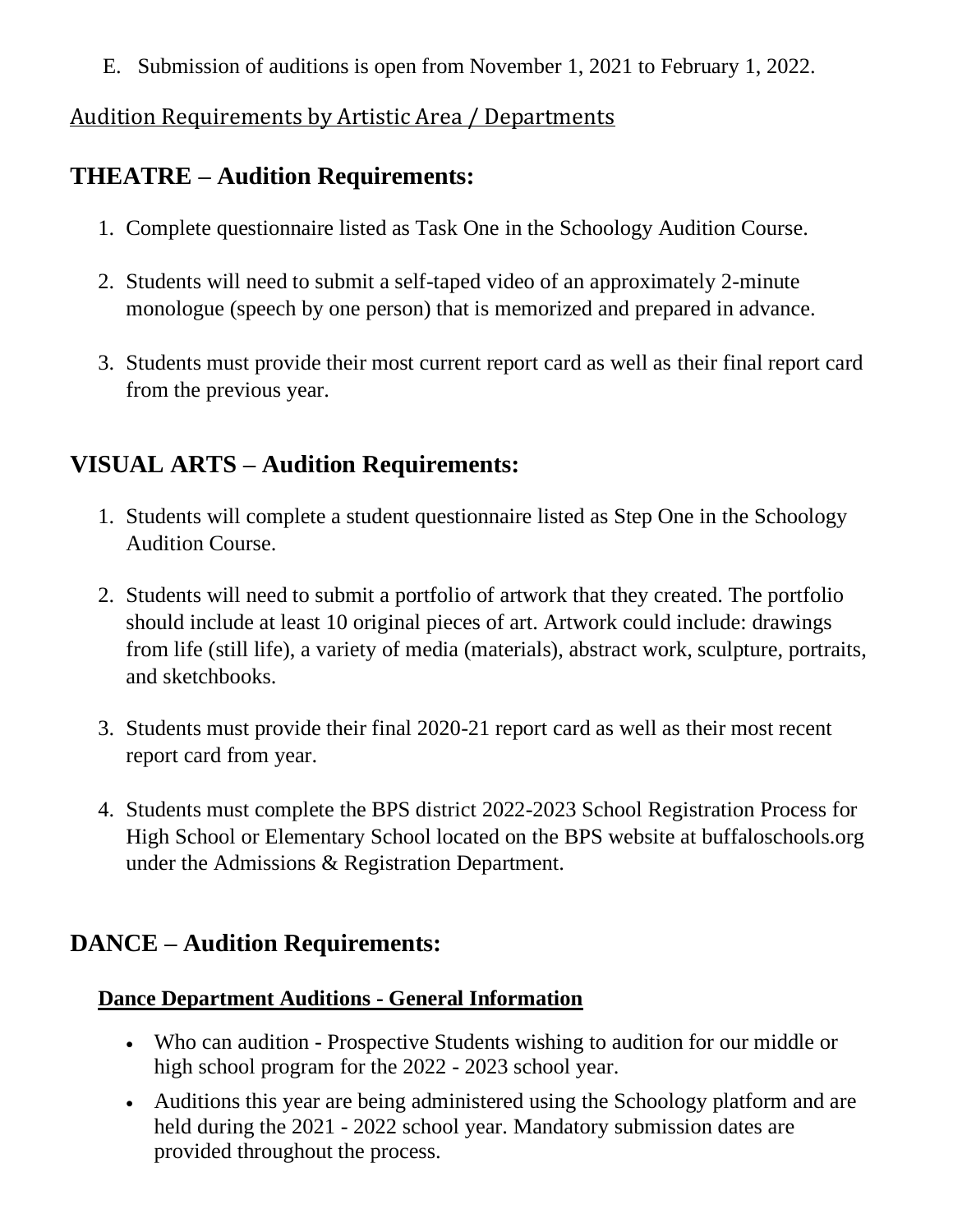• All components of the audition must be completed for consideration for the Dance Department.

### **Dance Department Auditions - Requirements**

- **The following will be separated into individual assignments within Schoology to be completed by the applicant.**
	- o Dance Department profile sheet, department questionnaire, and Arts Academy Audition Requirements Info and Confirmations.
	- o Photos/Headshot These do not need to be professional, but should show your accuracy in the following positions: (explanations and instructions in Schoology)
		- first position with arms in second
		- 5<sup>th</sup> position arms in first
		- 1 st arabesque
	- Skill's Demonstration -
		- Technique video Various modern and ballet steps are to be modeled, demonstrated and/or performed. (Specific criteria are specified in Schoology.)
	- o Doctor's physical form stating that your child can participate in all dance activities without restriction as well as free from contagious diseases.
	- o Grade Reports
		- 2020 2021 final report card
		- $-2021 2022$  progress report
		- 2021 2022 1st marking period report card
	- o Solo Demonstration
		- Solo video Genre of your choice with criteria specified in Schoology
	- o As part of the process there is also the Buffalo Public school Student Placement and Registration application component that needs to be completed. Please consult the admission and registration page in the departments tab for further information.

# **DIFFERENTIATED TECHNICAL THEATRE and MAINTENANCE – (For IEP students only) Audition Requirements:**

- 1. Students will view a PowerPoint presentation about the Technical Theatre program and answer question about it.
- 2. Students will complete a student questionnaire listed as Step Two in the Schoology Audition Course.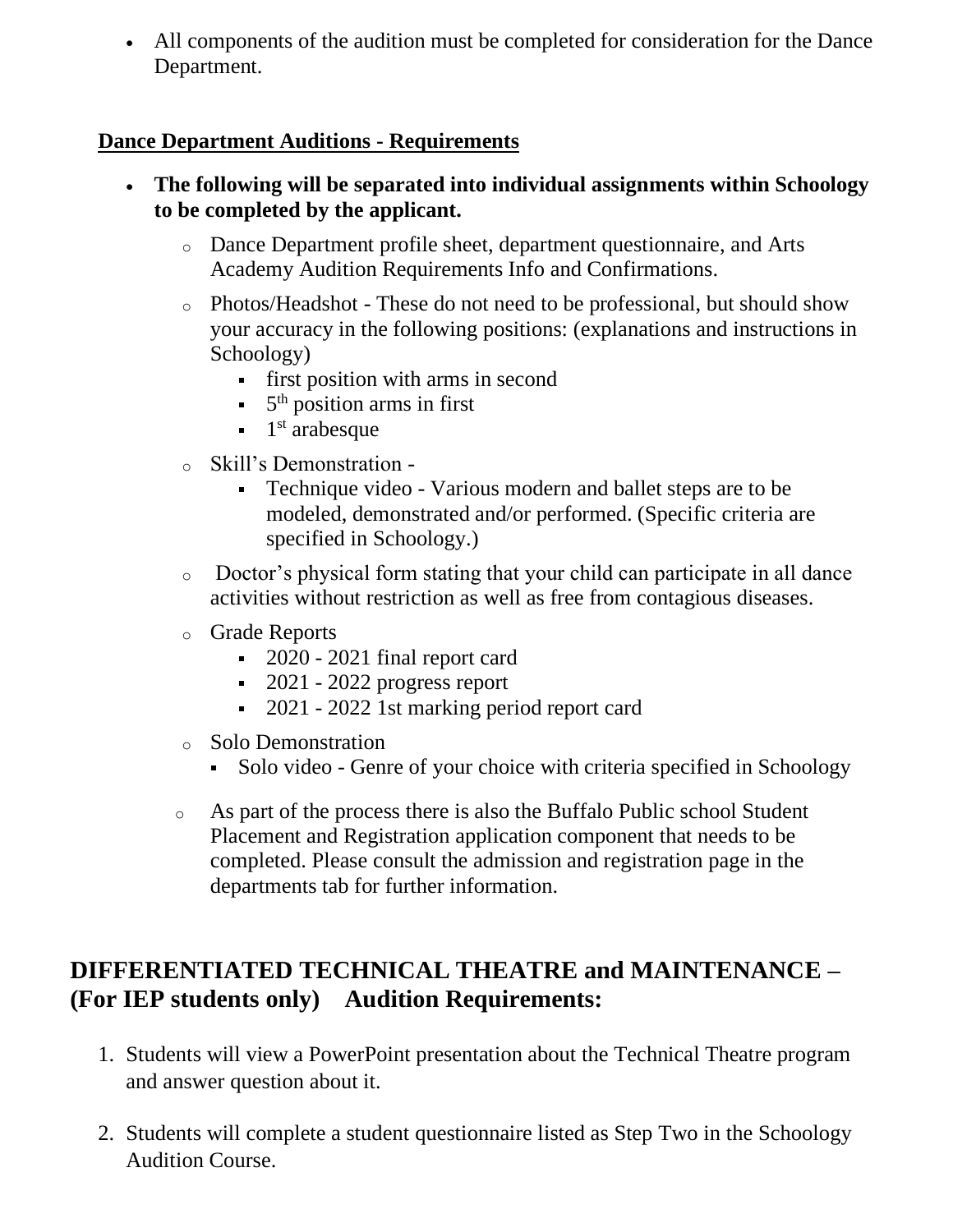- 3. Students must provide their final 2020-21 report card as well as their most recent report card from year.
- 4. Students must complete the BPS district 2022-2023 School Registration Process for High School or Elementary School located on the BPS website at buffaloschools.org under the Admissions & Registration Department.

### **MEDIA COMMUNICATIONS** (Grades 9-12 only) **– Audition Requirements:**

STEP 1: Student will complete 3 Audition Tasks

- Creative Writing (Prompt will be provided)
- Short Film Analysis (Film & corresponding questions will be provided)
- Video Submission Telling Us About YOU! (Guiding questions will be provided)
- STEP 2: Upload Image of 2020-2021 Report Card & the most recent Report Card from this school year.

STEP 3: Complete the BPS District Application Form

# **MUSIC – Audition Requirements:**

- Students may audition for either vocal or instrumental music. However, once accepted, music students in grade 5-8 will learn to sing and play an instrument.
- Vocal & instrumental students should work with their music teacher to prepare their auditions and **will need a letter of recommendation from their current school or private lesson teacher to be included with your application/audition materials.**
- **Prior to submitting an audition tape, please complete and submit the Music Department Survey** (Step 1)
- **Your video submission requirements are below, next to the appropriate major concentration.**

**Please begin your video by saying the following:**

- **Your Name**
- **Current School**
- **Current Grade**
- **Instrument/Voice Part**

**\*\*Before starting your performance piece, please say the title and composer of the piece.**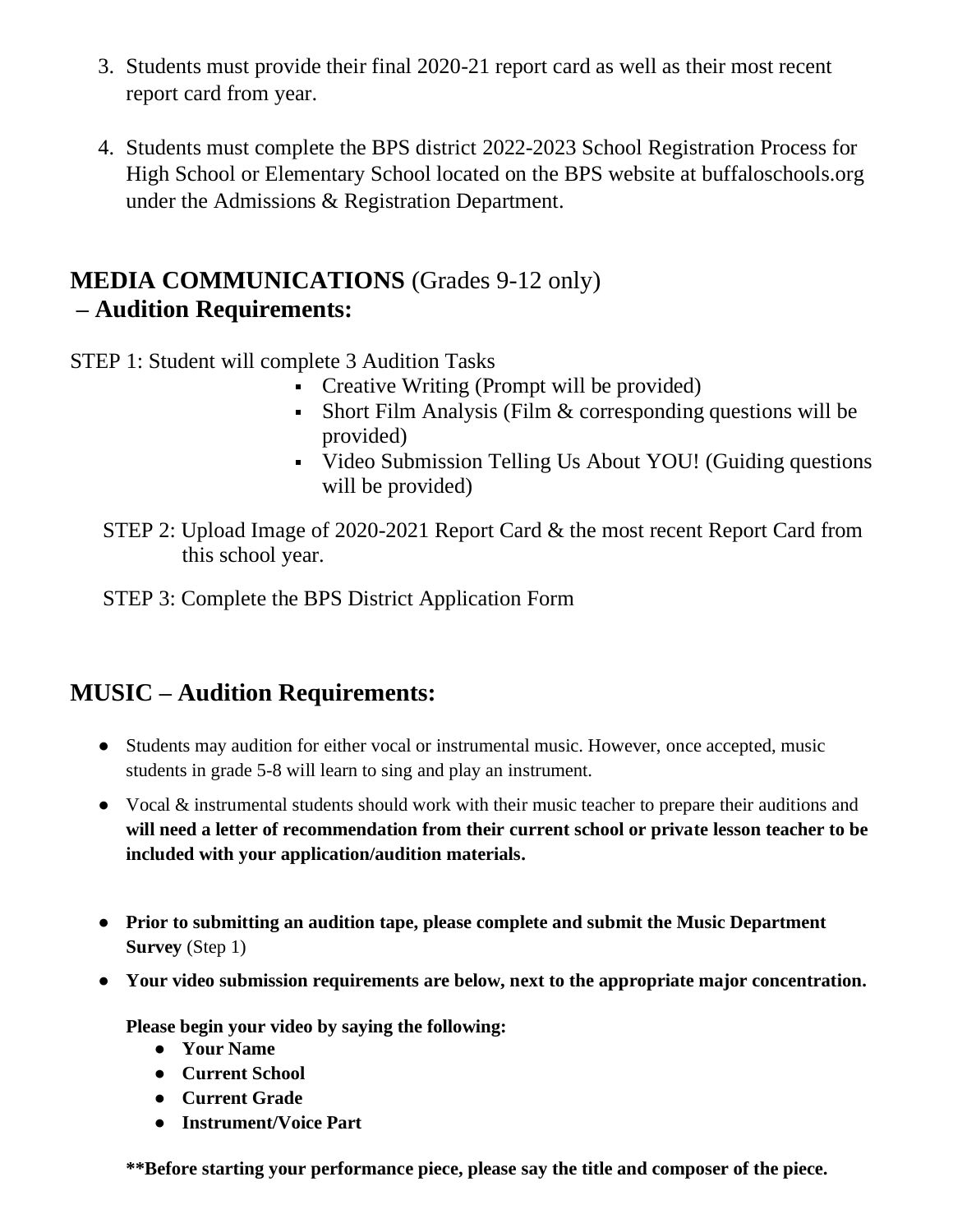- Students must provide their final 2020-21 report card as well as their most recent report card from year.
- Students must complete the BPS district 2022-2023 School Registration Process for High School or Elementary School located on the BPS website at buffaloschools.org under the Admissions & Registration Department.

#### **If you have any questions regarding audition materials and requirements, please contact us:**

Band: [JPitnell@buffaloschools.org](mailto:JPitnell@buffaloschools.org) or [TBuckley@buffaloschools.org](mailto:TBuckley@buffaloschools.org) Guitar: [JTinkham@buffaloschools.org](mailto:JTinkham@buffaloschools.org) Orchestra: [AVafai@buffaloschools.org](mailto:AVafai@buffaloschools.org) Vocal: [JKnight@buffaloschools.org](mailto:JKnight@buffaloschools.org) or [LStephan@buffaloschools.org](mailto:LStephan@buffaloschools.org)

#### **INSTRUMENTAL - BAND**

#### *GRADES 5-6:* **You will be** *required* **to perform the following:**

- Performance Piece Choose two short pieces or one solo piece appropriate for your playing level. (It is recommended you ask your music teacher to help you choose your audition music)
- PERCUSSION:
	- Choose one piece of music appropriate for your playing level
	- If you play drum-set, demonstrate at least 1 style of playing

#### *GRADES 7-9:* **You will be** *required* **to perform the following:**

- Performance Piece Choose one solo piece of music appropriate for your playing level.
- PERCUSSION:
	- Choose one piece of music appropriate for your playing level
	- If you play drum-set, demonstrate at least 2 styles (i.e. Latin, Swing, etc.)

#### *GRADES 10-12:* **You will be** *required* **to perform the following:**

- Performance Piece Choose one piece of music that shows us your very best playing. (It is recommended you ask your music teacher to help you choose your audition music)
- PERCUSSION:
	- Choose one piece of music appropriate for your playing level
	- If you play drum-set, demonstrate at least 3 styles (i.e. Latin, Swing, etc.)

#### **INSTRUMENTAL - GUITAR**

All of the guitar ensembles perform primarily as a classical guitar ensemble (similar to a string orchestra). Students are taught to perform using classical finger-style (p-i-m-a fingerings). You will also learn additional guitar specific components, such as reading TAB, performing singer-songwriter songs, performing electric guitar pieces, improvisation, and more. However, much emphasis is put on the students being able to fluently read and perform from standard notation.

#### *GRADES 5-6:* **You will be** *required* **to perform the following:**

○ "Ode to Joy" with a steady tempo and correct rhythms.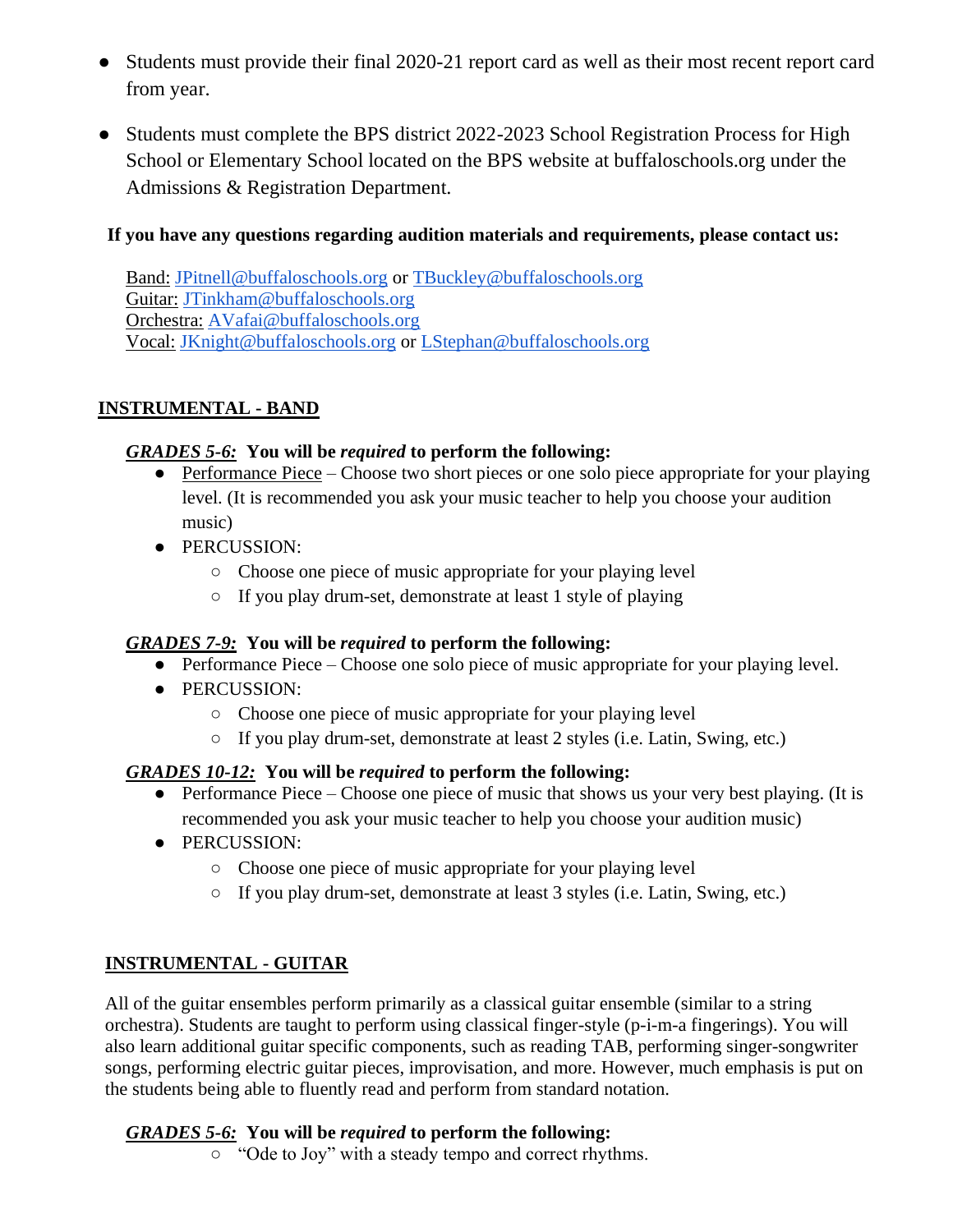- All circled chords included in the audition materials (see Website or contact BAVPA).
- Demonstrate use of finger picking (pima) and regular picking.

#### **GRADES 7-9: You will be** *required* **to perform the following:**

- "Bouree in E-" with a steady tempo and correct rhythms (no repeats).
- All circled chords included in the audition materials (see Website or contact BAVPA).
- Demonstrate use of finger picking (pima) and regular picking.

#### **GRADES 10-12: You will be** *required* **to perform the following:**

- "Snowflight" with a steady tempo and correct rhythms. *Use p-i-m for fingerings.*
- All major/minor barre chords in any key/position included in the audition materials (see Website or contact BAVPA).
- Demonstrate use of finger picking (pima) and regular picking

### **INSTRUMENTAL - ORCHESTRA**

#### *GRADES 5-6:* **You will be** *required* **to perform the following:**

• Performance Piece – Choose one piece or excerpt from a piece appropriate for your playing level.

#### *GRADES 7-9:* **You will be** *required* **to perform the following:**

• Performance Piece – Choose one piece from a piece appropriate for your playing level.

#### *GRADES 10-12:* **You will be** *required* **to perform the following:**

• Performance Piece – Choose one piece and one excerpt from a contrasting piece appropriate for your playing level.

### **VOCAL**

To prepare for your video submission:

- Please "arrive" in business casual attire.
- **In your video submission**, tell us about yourself: your past musical experiences, your goals for the future, and why you want to come to Performing Arts. *Give these ideas some thought.*

#### *GRADES 5-6:* **You will be** *required* **to perform:**

- Performance Piece Perform a piece of your choice at an appropriate singing level and in an appropriate range that best showcases your voice.
- Scales Prepare 1 scales in your comfortable range on solfege (Do, Re, Mi...Do).

#### *GRADES 7-12:* **You will be** *required* **to perform:**

• Performance Piece - Perform a piece of your choice at an appropriate singing level and in an appropriate range that best showcases your voice **and** a piece from the list below.